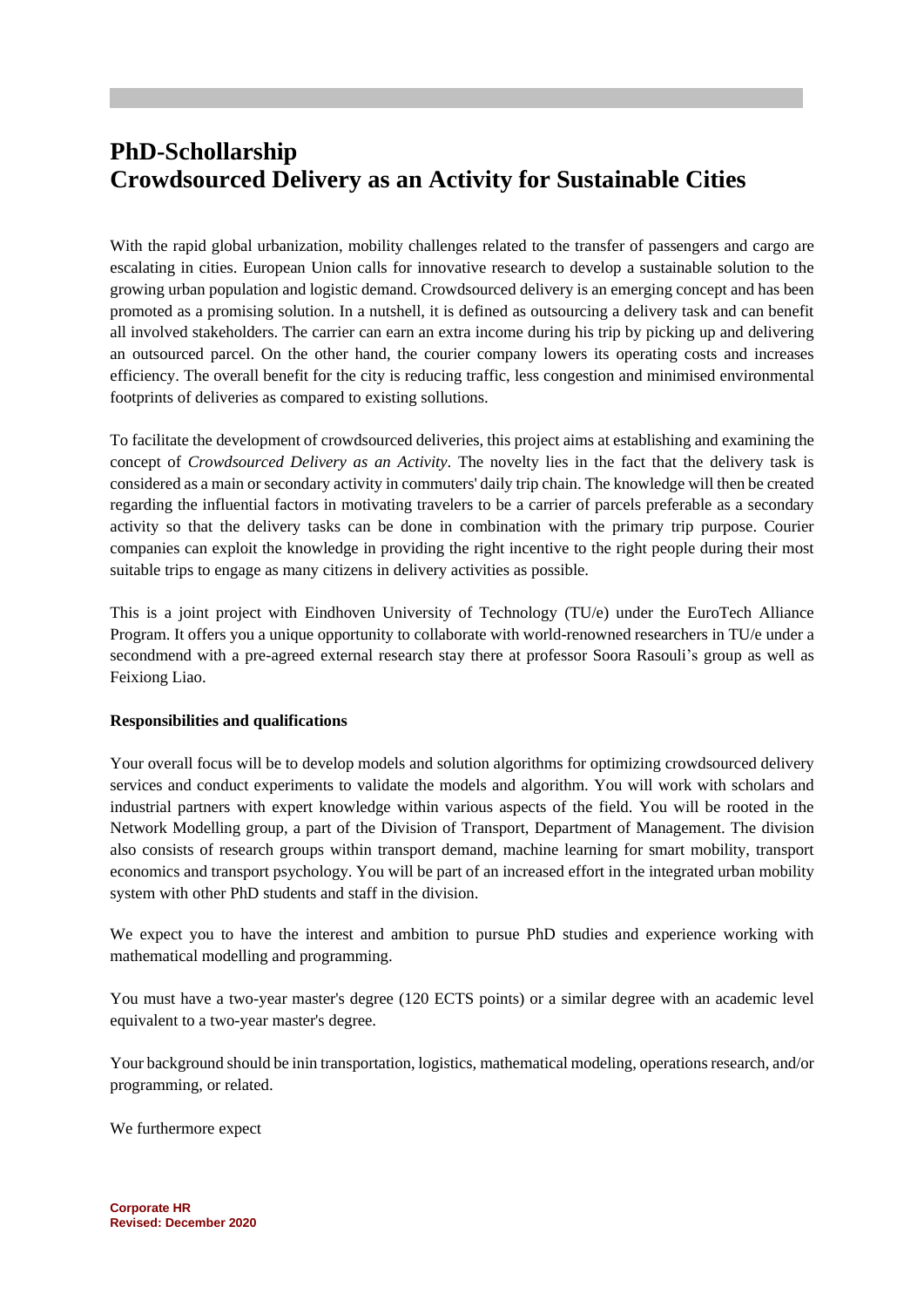- Good programming capabilities in any scientific language (e.g.,  $C_{++}$ ,  $C_{+}$ , Python, Matlab, Julia, etc.)
- Good communication skills in English, both written and orally
- Willingness to engage in group-work a multi-national team

## **Approval and Enrolment**

The scholarship for the Ph.D. degree is subject to academic approval, and the candidate will be enrolled in one of the general degree programmes at DTU. For information about our enrolment requirements and the general planning of the PhD study programme, please see<https://www.dtu.dk/english/Education/PhD/Rules>

#### **Assessment**

The assessment of the applicants will be made by the advisor team before 1 June 2022.

#### **We offer**

DTU is a leading technical university globally recognized for the excellence of its research, education, innovation and scientific advice. We offer a rewarding and challenging job in an international environment. We strive for academic excellence in an environment characterized by collegial respect and academic freedom tempered by responsibility.

In the Transport Division, we focus on improving mobility in relation to the three main challenges within this sector: 1) climate and environment 2) traffic congestion 3) traffic safety. We put numbers on traffic effects and the economic and societal effects using statistical analysis of transport behaviour. We conduct public sector consultancy for the Ministry of Transport and Housing and collaborate with transport companies and government agencies.

The division considers all scales within transport from the modelling of local pedestrian flows and bicycle traffic to international flight transport. We study all modes of transport both within passenger and freight transport. Our specific focus areas are green transport, electric cars and charging infrastructure, planning and optimization of public transport, bicycle traffic. Our research has a special focus on human behavior and we assess the socio-economic perspectives of transport, including policy instruments and welfare economic appraisal of transport projects.

#### **Salary and appointment terms**

The appointment will be based on the collective agreement with the Danish Confederation of Professional Associations. This include among other a highly attractive salary scheme and other benefits, see https://www.dtu.dk/english/education/phd/intro/salary. The allowance will be agreed upon with the relevant union. The period of employment is 3 years.

You can read more abou[t career paths at DTU here.](http://www.dtu.dk/english/about/job-and-career/working-at-dtu/career-paths)

#### **Further information**

Further information may be obtained from: Associate Professor Yu [Jiang,](https://www.drjiangyu.com/) [yujiang@dtu.dk,](mailto:yujiang@dtu.dk) DTU Management Professor Otto Anker Nielsen[, oani@dtu.dk,](mailto:oani@dtu.dk) DTU Management

You can read more about DTU Management a[t https://www.man.dtu.dk/english](https://www.man.dtu.dk/english) You can read more about Network Modelling group a[t https://tnm.man.dtu.dk/](https://tnm.man.dtu.dk/)